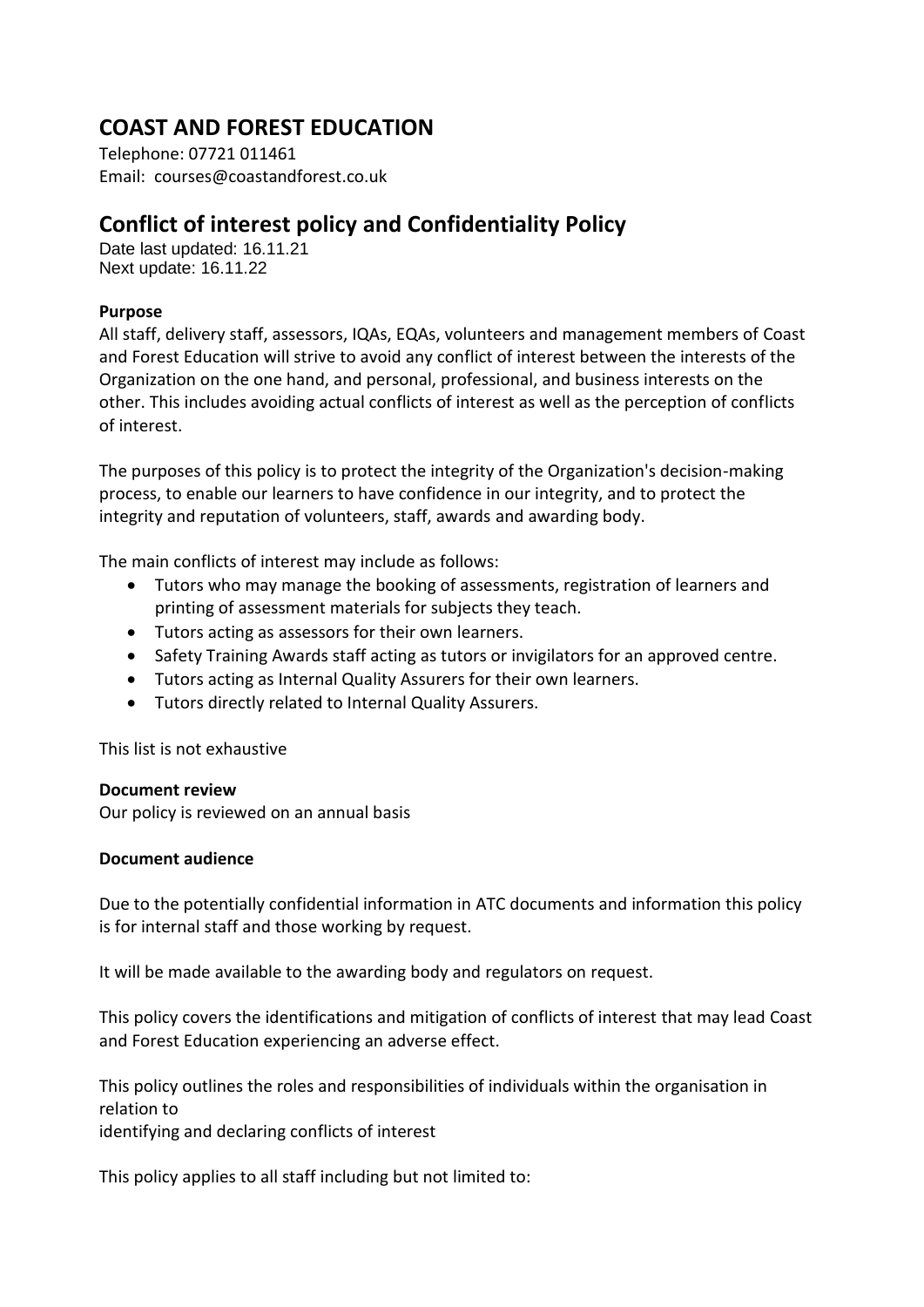- All staff
- All volunteers
- IQAs
- EQAs
- External examiners / assessors
- family of staff and volunteers

# **Definition of a Conflict of Interest**

Ofqual defines that a conflict of interest exists in relation to an awarding organisation where: (a) Its interests in any activity undertaken by it, on its behalf, or by a member of its Group have the potential to lead it to act contrary to its interests in the development, delivery and award of qualifications in accordance with its Conditions of Recognition, (b)A person who is connected to the development, delivery and award of qualifications by the Awarding Organisation has interests in any other activity which have the potential to lead that person to act contrary to his or her interests in that development, delivery or award in accordance with the awarding organisation's Conditions of Recognition, or

(c) Any informed and reasonable observer would conclude that either of these situations was the case.

Where a learner identifies a potential conflict of interest that requires an immediate resolution, they should verbally declare this conflict to the most senior member of the training centre team who will manage this in accordance with the procedure.

All verbal declarations are still required to be reported to the centre manager.

## **Intelligence**

Potential conflicts of interest may be identified through a range of intelligence channels. These may include, but are not limited to:

- EQA reports
- Social media
- Forums and working parties
- Training Centre support interactions
- Regulatory guidance and notifications

Staff members and others identifying potential conflicts through these channels should report them to the centre manager. The centre manager is responsible for reviewing all submitted declarations and deciding whether there is a conflict of interest or not.

The centre manager's decision and rationale should be recorded on a declaration form. Whether a conflict of interest has been proven to exist or not, a record is made on the conflicts of interest register.

The centre manager is responsible for updating and monitoring the conflicts of interest register which includes:

- Date declaration submitted
- Name of individual or group making the declaration